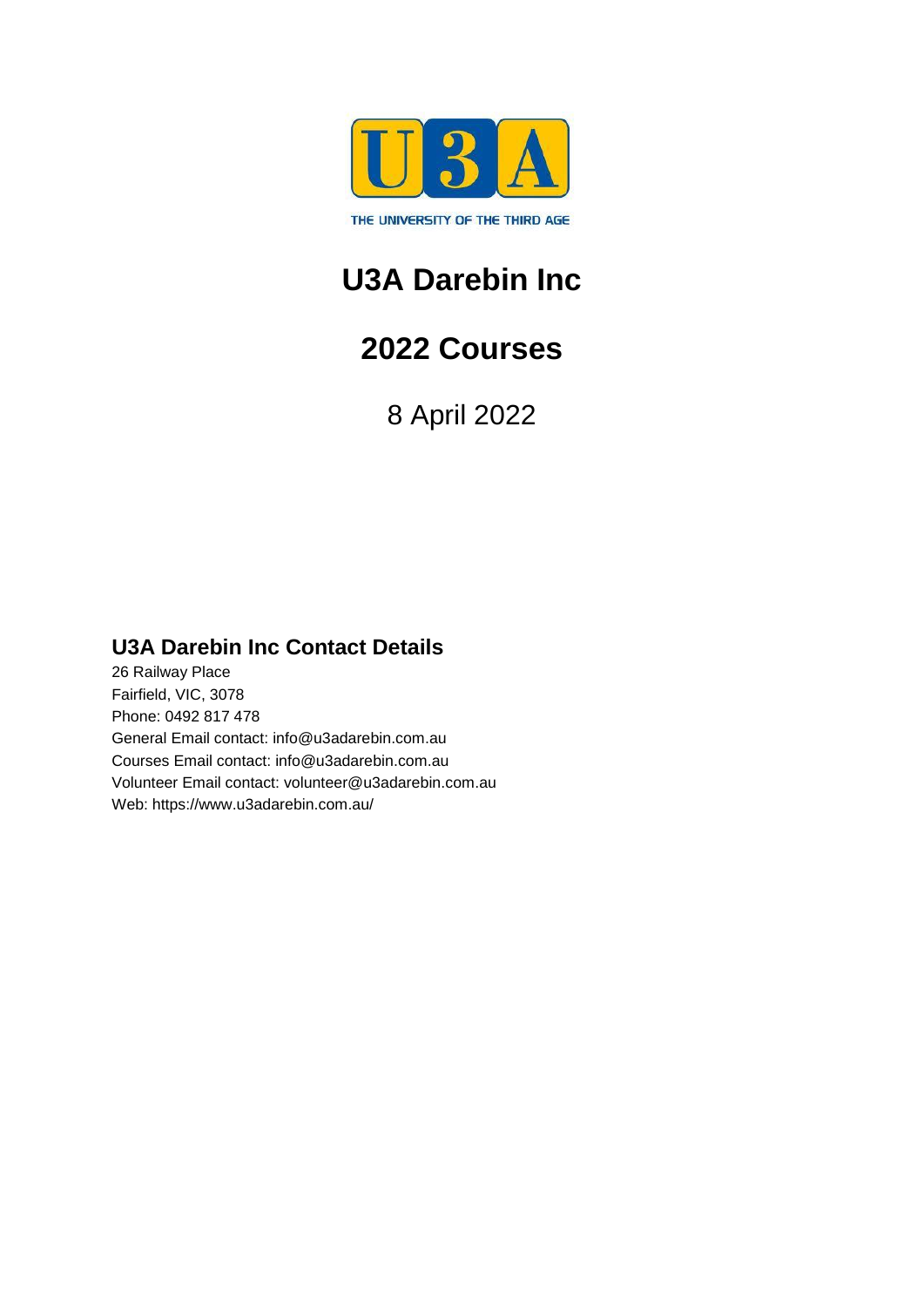## **Table of Contents**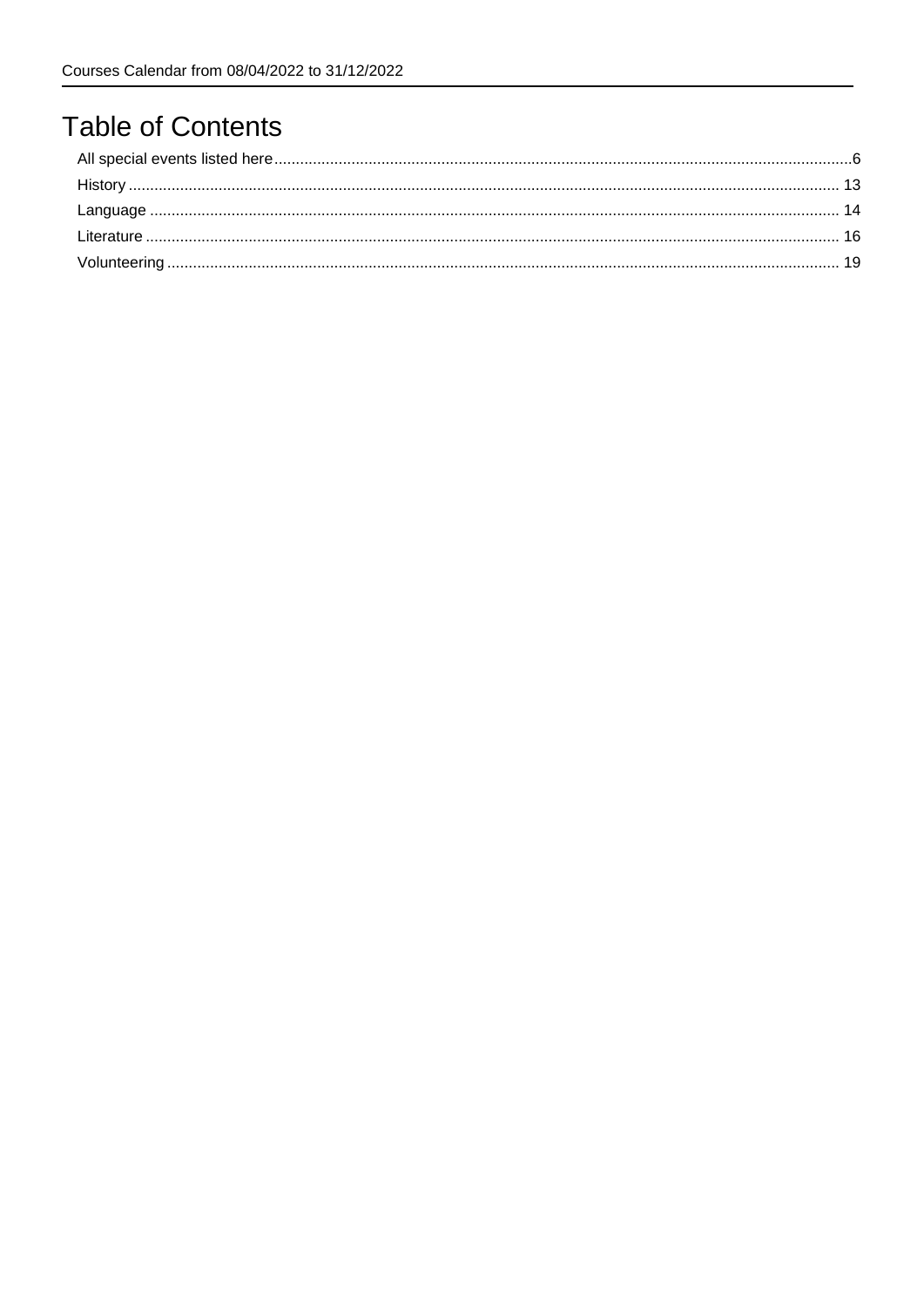### **22ART01: Draw then Paint Type: Ongoing**

### **Dates: 01/02/2022 - 29/11/2022 Frequency: Weekly Course, Tue 13:30 - 15:30**

The 'Draw then Paint' group is for artistically minded persons with an interest in drawing and painting. The aim of the sessions is to nurture development using a wide range of drawing and water based media which will include paper, pencils and paints (water colour or acrylics). \*\*\* Currently, there is no tutor, so class members support each other. \*\*\*

### **22ART02: Painting and drawing Type: None**

### **Dates: 03/02/2022 - 24/11/2022 Frequency: Weekly Course, Thu 13:30 - 15:30**

### **Location: SPAN Community House 64 Clyde St. Thornbury Tutor: Janet Marlow**

A gathering for self-motivated people who enjoy drawing or painting subjects of their own devising, using materials of their own choice (water colours, pastel, pencil, water-based inks etc; venue does not permit oil paint). No formal instruction but a sociable group who share knowledge, enthusiasm, support and positive feedback on work in progress.

### **22ART03: Art Appreciation (Friday) Type: Ongoing**

**Dates: 04/02/2022 - 02/12/2022 Frequency: 1st, 3rd and 5th Week of Month, Fri 10:00 - 11:30**

### **Location: Bent St. N 18A Bent Street Northcote Tutor: Alison Laird**

This group meets on the 1st Friday of the month and on any 5th Friday. Visits to exhibitions in Melbourne and regional galleries will be made on the 3rd Friday of each month. Topics include a mixture of Australian and overseas artists and a variety of periods. Members are able to participate as much or as little as they wish - to lead a class discussion, contribute to the discussion or merely listen to what others have to say!

Held in meeting room at Northcote Senior Citizens' Centre, Bent Street.

### **22ART04: Outdoor Sketching - 1st. TUESDAY of mont Type: Ongoing**

## **Dates: 01/02/2022 - 01/11/2022 Frequency: 1st Week of each Month, Tue 10:00 - 12:00**

### **Location: Tutor: Alison Laird**

\*\*\*\* 1ST. TUESDAY and 3RD. WEDNESDAY each month. \*\*\*\* The Outdoor Sketching Group runs twice a month from 10am until midday. For persons who have an interest in drawing or painting outdoors and wish to join a like minded group, from beginners to experienced artists. There is no formal tuition and the location will change fortnightly.

### **22ART05: Outdoor Sketching - 3rd. WEDNESDAY of mo Type: Ongoing Dates: 16/02/2022 - 16/11/2022 Frequency: 3rd Week of each Month, Wed 10:00 - 12:00 Location: Tutor: Alison Laird**

\*\*\* 1st. TUESDAY and 3rd. WEDNESDAY of month \*\*\* The Outdoor Sketching Group runs twice a month from 10am until midday. For persons who have an interest in drawing or painting outdoors and wish to join a like minded group, from beginners to experienced artists. There is no formal tuition and the location will change fortnightly.

### **Location: SPAN Community House 64 Clyde St. Thornbury Tutor: Frances Hennessy**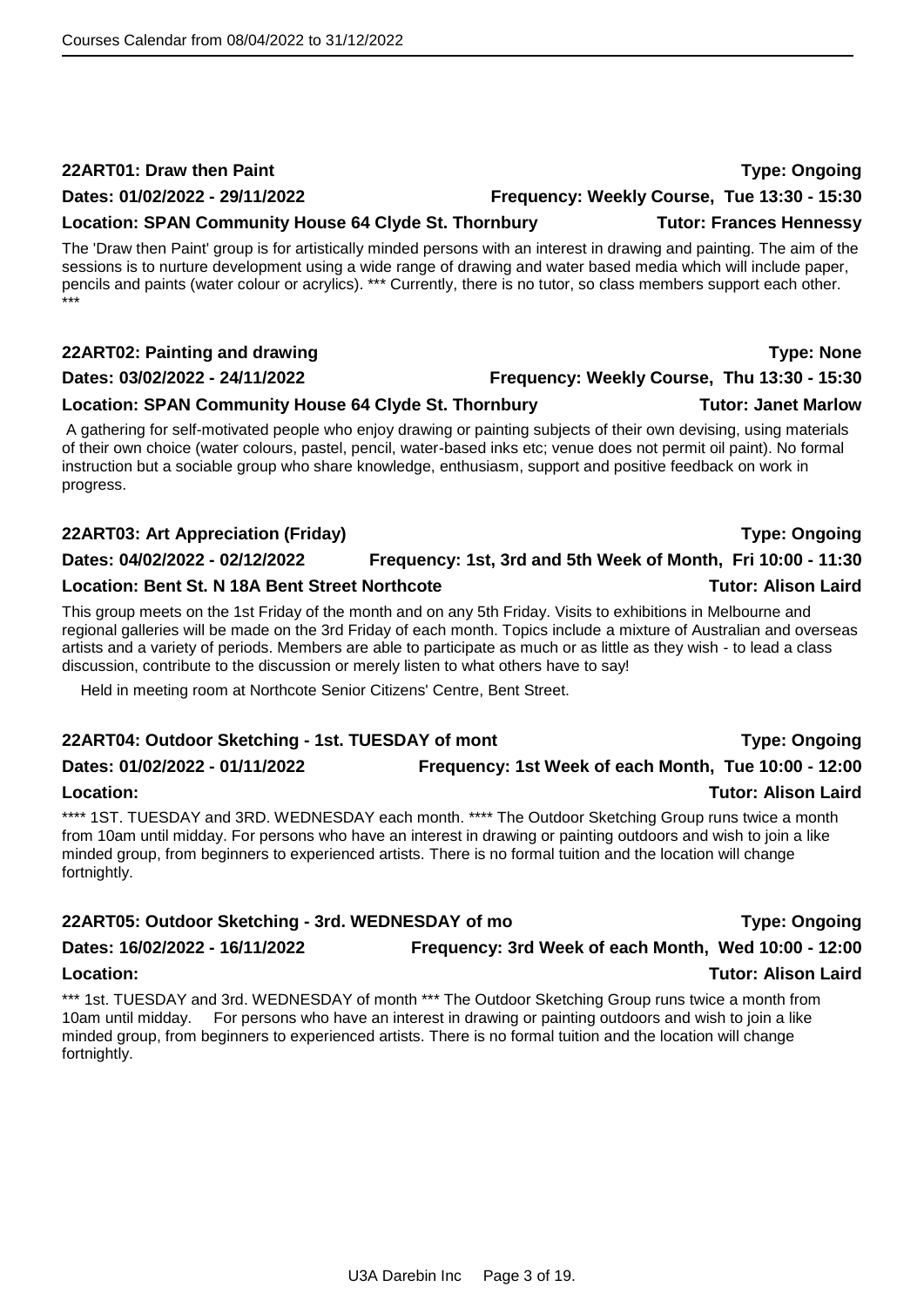## **22COM01: Computer Type: Ongoing Dates: 03/02/2022 - 01/12/2022 Frequency: Weekly Course, Thu 10:00 - 12:00** Location: SPAN Community House 64 Clyde St. Thornbury **Tutor: Russell Lennox**

The course is based on Windows 10 operating system and Microsoft Office applications Word, Excel, Power point and Outlook. Please note: Classes are at Span Community House 64 Clyde Street Thornbury 3071 weekly on Thursdays 10.00am at 12 noon.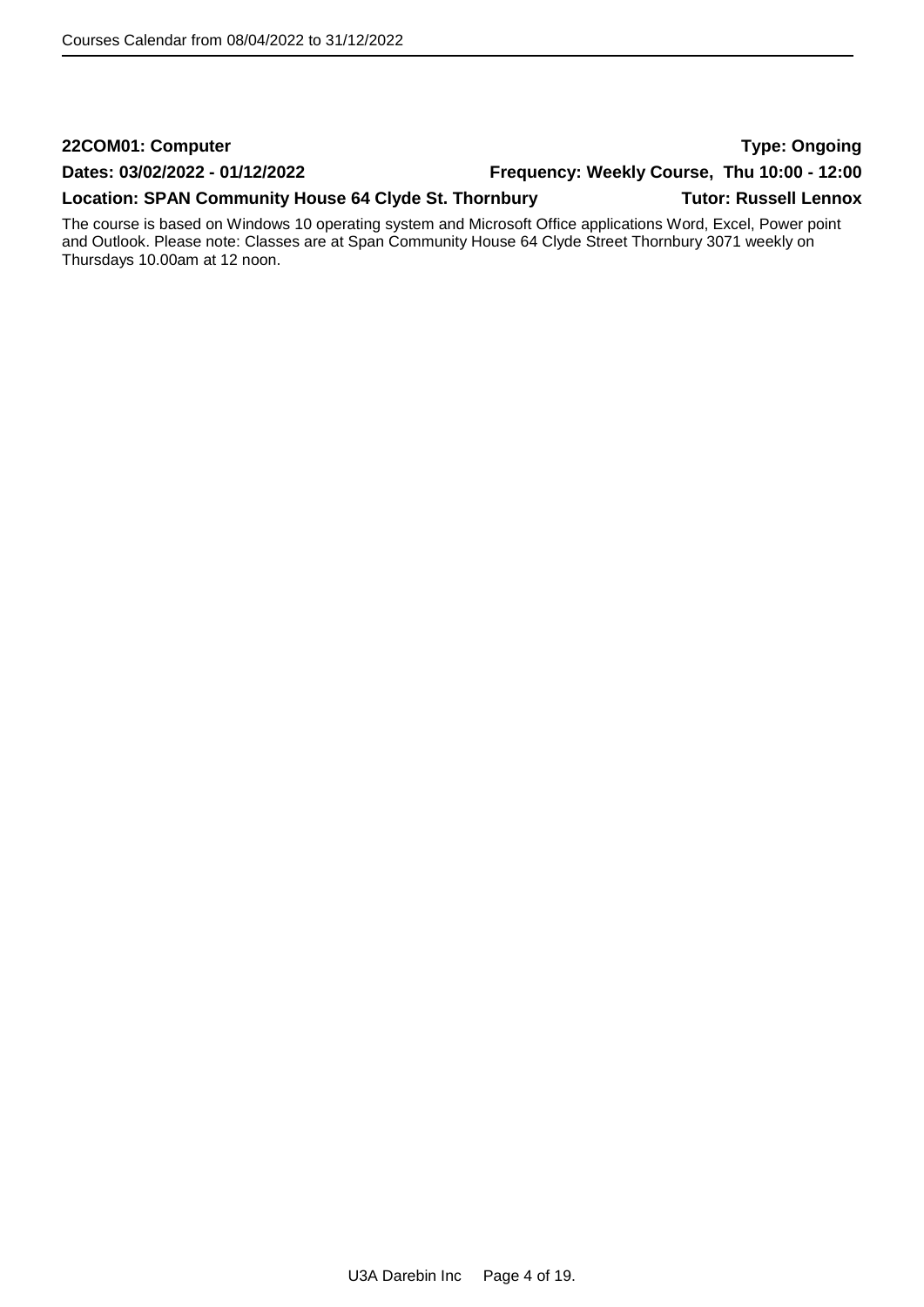### **22CRA01: Needlecraft 1 Type: Ongoing**

### **Dates: 02/02/2022 - 30/11/2022 Frequency: Weekly Course, Wed 12:45 - 14:45**

### Location: U3A Darebin Office and Meeting Railway Place Fairfield **Tutor: Jean Garita**

Needlecraft is a weekly self-help class. We bring our own projects along - cross-stitch, knitting, crochet, and patchwork, anything you care to bring. We sometimes do a class project if the group wishes. If someone wants to do a project that they have not done before, someone with those skills will show them how. People in the group help one another and the atmosphere is very relaxed and friendly.

### **22CRA02: Needlecaft 2 Type: Ongoing**

### **Dates: 03/02/2022 - 01/12/2022 Frequency: Weekly Course, Thu 10:30 - 12:30**

### **Location: Day Respite Centre 497 Rathdowne Street CARLTON Tutor: Jean Garita**

Needlecraft is a weekly self-help class. We bring our own projects along - cross-stitch, knitting, crochet, and patchwork, anything you care to bring. We sometimes do a class project if the group wishes. If someone wants to do a project that they have not done before, someone with those skills will show them how. People in the group help one another and the atmosphere is very relaxed and friendly.

Address: 497 Rathdowne Street, Carlton 3053

### **Dates: 03/02/2022 - 03/11/2022 Frequency: Weekly Course, Thu 13:30 - 15:30**

Where we will meet, when precisely in the afternoon, and which day of the week are decisions we'll make, collectively, in late Jan/Feb –21. What we know is, it will be at a local cafe in Northcote or Fairfield...

**22CRA03: Needlecraft 3 Type: Ongoing**

**Location: Tutor: Lena Mazza**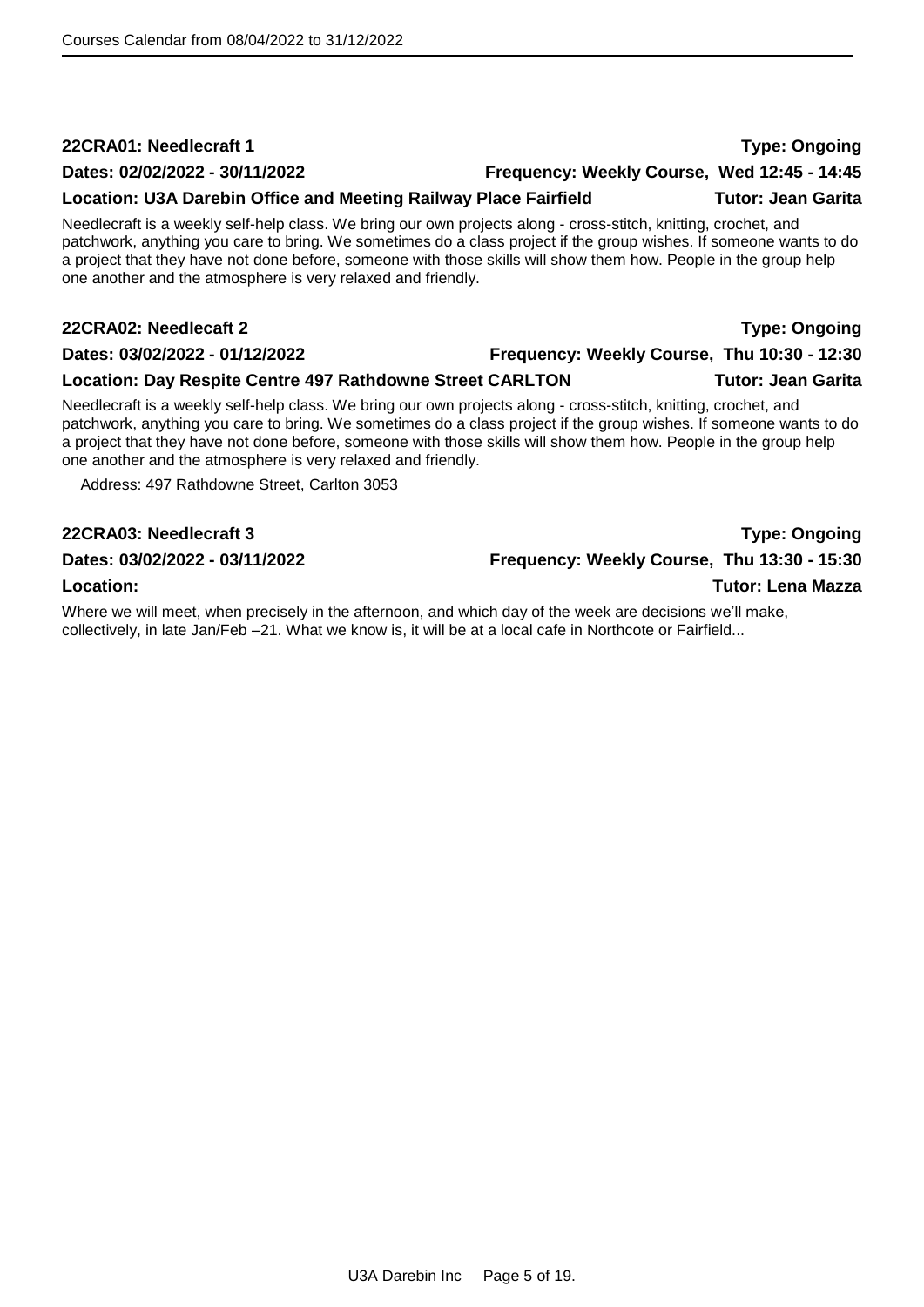## <span id="page-5-0"></span>**All special events listed here**

**22AAA08: APRIL AFTERNOON TEA Type: 1 day Dates: 11/04/2022 - 11/04/2022 Frequency: Random dates as specified, Mon 14:00 - 15:30** Location: Bent St. N 18A Bent Street Northcote **Tutor: Peter Byrne Tutor: Peter Byrne** Social get-together , hear an update to the constitution. Also thank to Ann Ritchie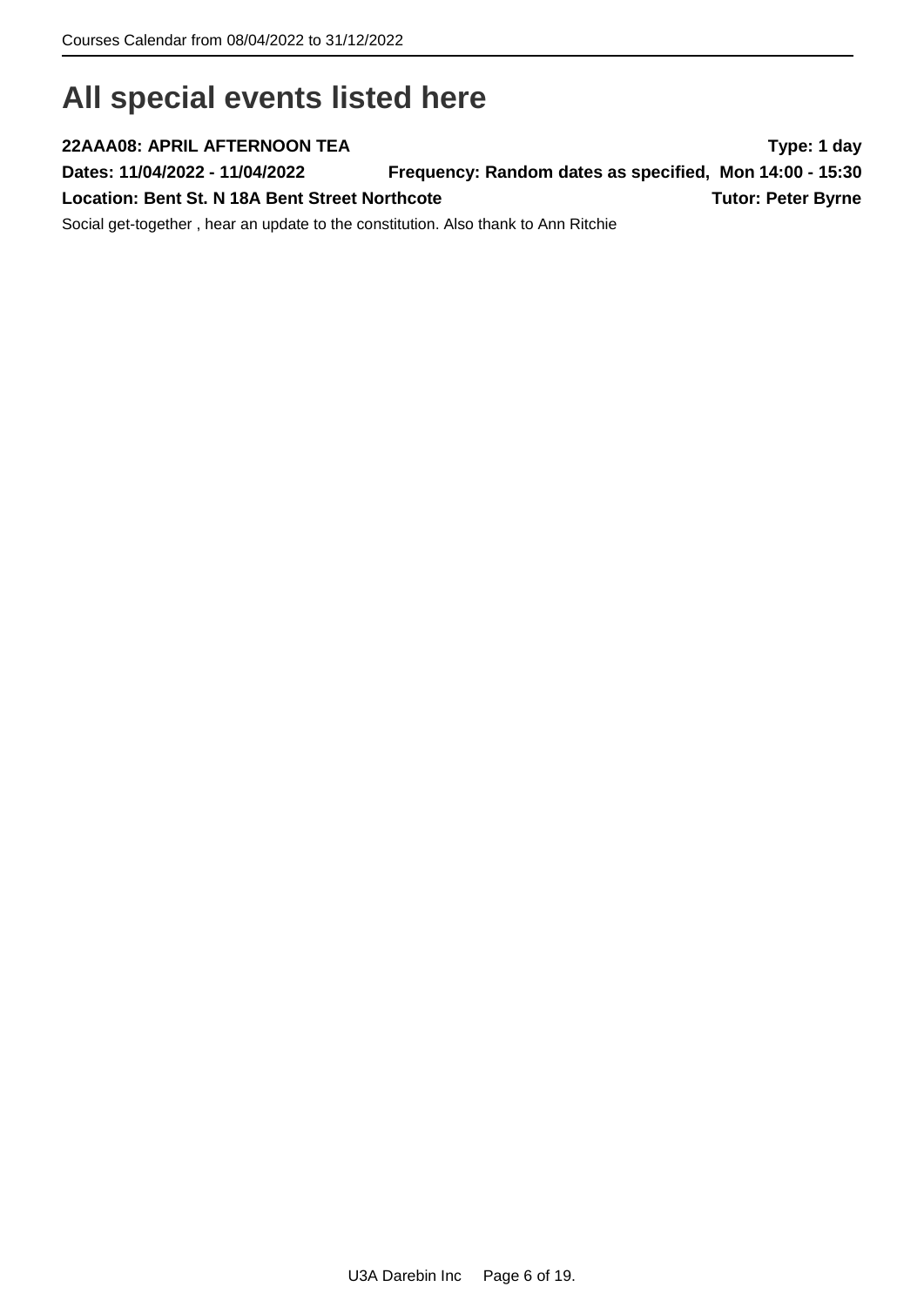### **22EXE01: Walking Group - Brisk pace Type: Ongoing**

### **Dates: 18/02/2022 - 18/11/2022 Frequency: 3rd Week of each Month, Fri 9:00 - 12:00**

### **Location: U3A Darebin Office and Meeting Railway Place Fairfield Tutor: Claire Dunlop**

This class is held once a month on the third Friday. YOU WILL REQUIRE A GOOD LEVEL OF FITNESS as the walks are at a BRISK PACE and approximately 20 kms. Join us for half and full day walks along local trails - and beyond. Some walks will include travel on public transport - including V/Line trips to regional areas.

There is a choice of gentler walks on the 1st. Thursday if you feel this is more appropriate for your requirements. Address: 26 Railway Place, Fairfield, 3078

### **22EXE02: Walking Group (Moderate pace) Type: None**

## **Dates: 03/02/2022 - 03/11/2022 Frequency: 1st Week of each Month, Thu 9:00 - 12:00**

### **Location: None Tutor: Kevin Ritchie**

1st THURSDAY OF THE MONTH. The walks will be AT A MODERATE PACE, the distance will be between 7 and 15kms. Hopefully, We may consider including one or two longer walk days during the year, to walk in locations further away from Darebin. Walks will be cancelled if forecasted temperatures are above 30 deg. or if there is persistent rain.

All the usual precautions regarding walking will be needed: good walking shoes, appropriate clothing, fitness. Participants MUST carry name tags with emergency details. FURTHER DETAILS AVAILABLE FROM LEADER Address: 26 Railway Place, Fairfield, 3078

### **22EXE03: Cycling Group Type: Ongoing**

### **Dates: 11/02/2022 - 25/11/2022 Frequency: 2nd and 4th weeks each month, Fri 9:00 - 12:30**

## **Location: Tutor: Keith Burrows**

Current ability to ride a bike and previous riding experience are essential. Rides are on the 2nd and 4th Friday of the month from 9:00 am - 1:00 pm approximately. We generally meet at Fairfield Boathouse car park, Darebin Parklands car park or other locations. The rides are along bike paths and bike lanes with a few connecting roads, and a distance of between about 20 - 30 km per ride. Depending on distances, we may need to travel by train to or from Fairfield.

### **22EXE04: Line Dancing (Friday) Type: Ongoing**

**Dates: 04/02/2022 - 02/12/2022 Frequency: Weekly Course, Fri 14:00 - 15:30**

### **Location: Bent St. N 18A Bent Street Northcote Tutor: Loraine Hegarty**

The class is led by well-known exhibition duo Stepping Out. Loraine and David have many years' experience in teaching Ballroom, Rock and Roll and Line Dancing and you can be sure of a lot of fun as you move to the music and get fit. Please wear comfortable clothes and runners or similar well fitted shoes with rubber soles. NO NEW MEMBERS after class starts.

Address: 18A Bent Street, Northcote 3070

### **22EXE05: Tai Chi (beginners) Type: Ongoing**

**Dates: 31/01/2022 - 28/11/2022 Frequency: Weekly Course, Mon 15:00 - 16:00**

### **Location: Bent St. N 18A Bent Street Northcote Tutor: Lily Liang Fee: \$40.00**

This course has a qualified tutor who can give individual attention. The class will require a minimum of 15 members PLEASE NOTE: To cover the cost of the tutor, a fee is payable. This will be determined each term, depending on number of weeks.

**22EXE06: Tai-Chi - Some Experience Type: Ongoing**

**Dates: 31/01/2022 - 28/11/2022 Frequency: Weekly Course, Mon 14:00 - 15:00 Location: Bent St. N 18A Bent Street Northcote Tutor: Lily Liang**

U3A Darebin Inc Page 7 of 19.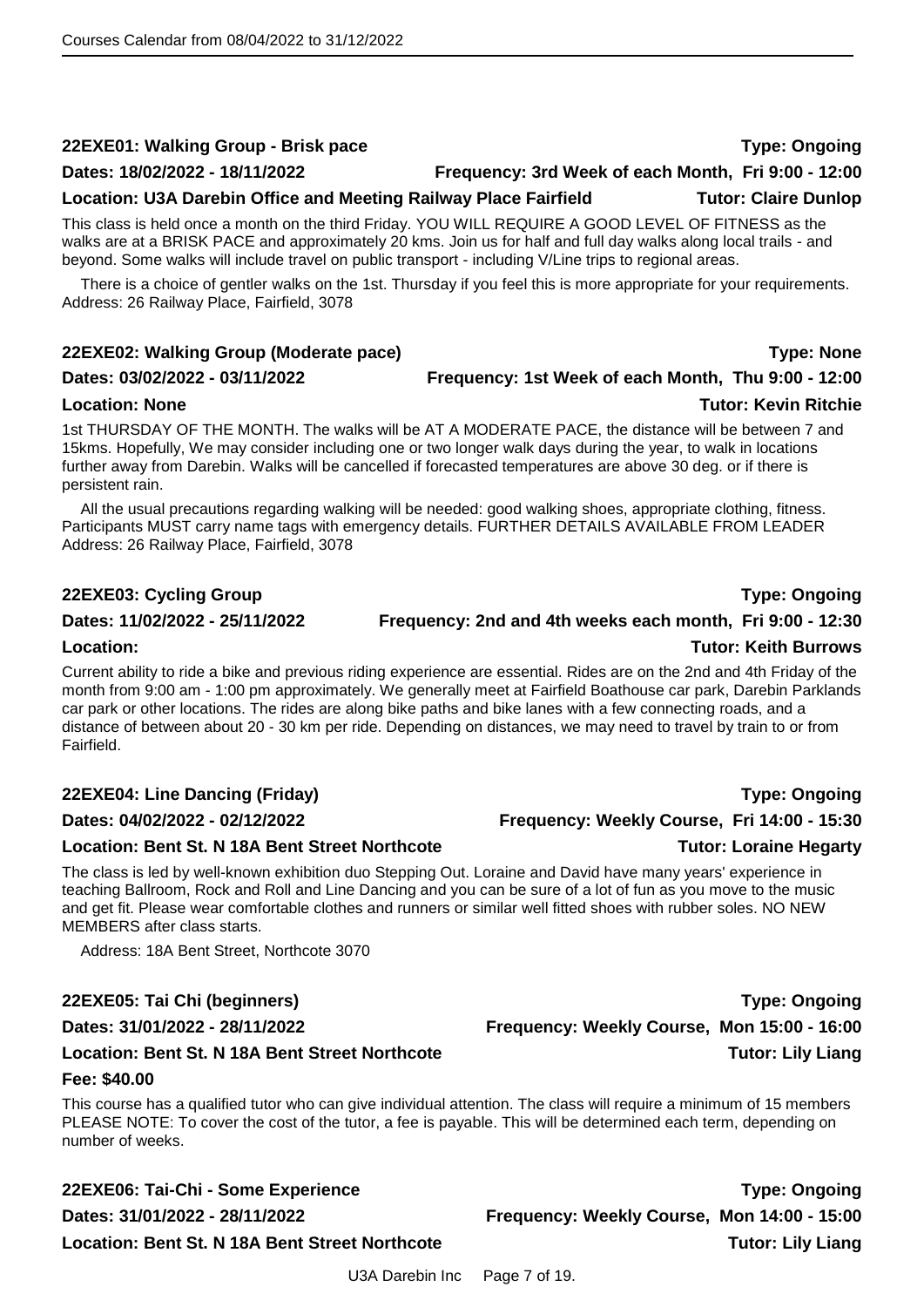### **Fee: \$40.00**

The class has a qualified tutor who can give individual attention. The class requires a minimum of 15 participants. P PLEASE NOTE: To cover the cost of the tutor, a fee is payable in full at the start of each term. You will be notified of the amount before term starts.

### **22EXE07: Yoga 1pm. Type: Ongoing Dates: 10/02/2022 - 24/11/2022 Frequency: 2nd and 4th weeks each month, Thu 13:00 - 14:00 Location: St. Andrew's Tutor: Barbara Fitzpatrick-Haddy**

### **Fee: \$25.00**

The class caters for a range of abilities. Yoga poses strengthen the physical body while promoting balance and a sense of harmony. Combined with breathing techniques, they assist in developing a positive mental attitude, counterbalancing stress. BRING A YOGA MAT.

PLEASE NOTE: To cover the cost of the tutor, a fee is payable in full at the start of each term. You will be notified of the amount before term starts.

### **22EXE08: Yoga 2p.m. Type: Ongoing Dates: 10/02/2022 - 24/11/2022 Frequency: 2nd and 4th weeks each month, Thu 14:00 - 15:00 Location: St. Andrew's Tutor: Barbara Fitzpatrick-Haddy**

### **Fee: \$25.00**

A weekly course. Our tutors are professionally trained and experienced in conducting forms of Yoga modified for older people. They are general classes catering for a range of abilities. Hatha Yoga poses positively strengthen the physical body promoting balance and a sense of harmony. Combined with breathing techniques, they assist in developing a positive mental attitude, counterbalancing stress. BRING A YOGA MAT. Address: St Andrews Church, 85 Gillies Street Fairfield

PLEASE NOTE: To cover the cost of the tutor, a fee is payable in full at the start of each term. You will be notified of the amount before term starts.

### **22EXE09: Accessible Yoga - On-Line Type: Ongoing**

### **Dates: 01/02/2022 - 24/11/2022 Frequency: Random dates as specified, Tue 10:00 - 11:00**

### **Location: On-Line Tutor: Rich Moffat**

This class has a trained Yoga tutor experienced in teaching forms of yoga modified for older people. The class caters for a range of abilities. Yoga poses strengthen the physical body while promoting balance and a sense of harmony. Combined with breathing techniques, they assist in developing a positive mental attitude, counterbalancing stress. Join d <https://app.ubindi.com/Rich.Moffat> aily self-care practice <https://app.ubindi.com/Rich.Moffat> YouTube channel <https://www.youtube.com/channel/UCpF1T0Znav6Xm\_d0I\_GYIaA>

To confirm details of dates, start times etc. contact Rich at richmoffat2020@gmail.com

### **22EXE10: Ballroom Dancing Type: Ongoing**

### **Location: Fairfield Bowls Club 125 Gillies Street Fairfield Tutor: Nick Healey**

Here is your chance to star at the next wedding or social event you attend, and show some of your moves. In the first class we will learn: \* Correct dance posture \* Six commonly used Dance holds \* Chasses, Walks, Lock Steps, Swivels, Waltzes \* Progressive dances \* Dancing to Music You will be dancing during the first session. The course will show you how to do New Vogue, Latin, Modern (Freestyle) Progressive dances, and Jive. Have excellent fun learning Social Ballroom Dancing from Nick.

**22EXE11: Lawn Bowls for Fun Type: None Dates: 02/02/2022 - 30/11/2022 Frequency: Weekly Course, Wed 13:15 - 15:15** Location: Heidelberg Bowling Club 8 Stradbroke Avenue Heidelberg **Tutor: Brian James** 

**Dates: 02/02/2022 - 30/11/2022 Frequency: Weekly Course, Wed 14:00 - 15:00**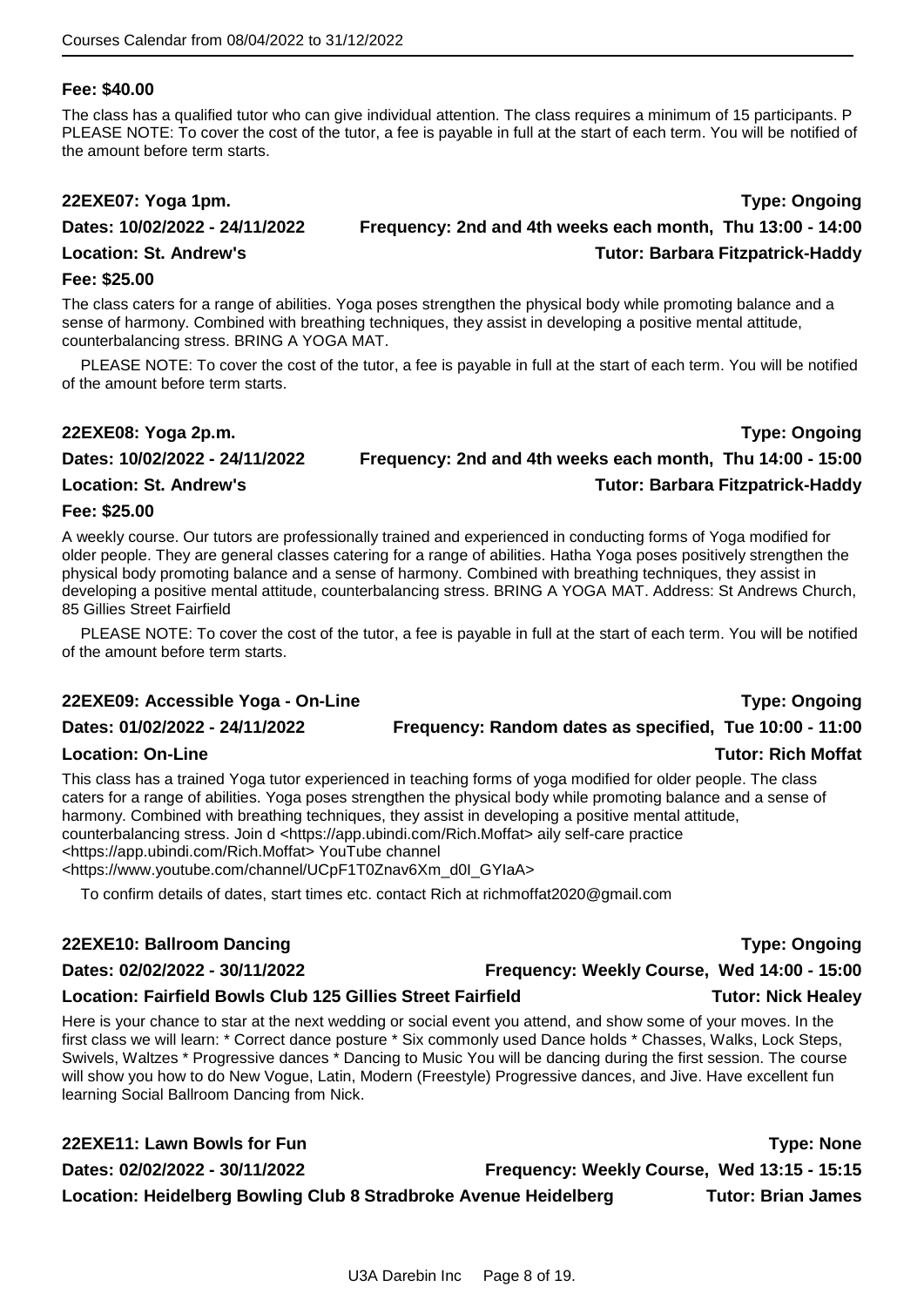### IN CONJUNCTION WITH U3A BANYULE ### This weekly activity is suitable for people who have not previously played bowls as well as those who would like to return to the sport. All equipment is supplied. Most of each session will be spent playing the game of lawn bowls. Instruction will be given on how to deliver a bowl, rules, tactics, p chasing a set of bowls etc. Class members will be invited to take part in some of the social and bowling activities of the club.

Flat soled shoes are required. City of Heidelberg Bowling Club is opposite Austin Hospital. Ample parking is available free at the Club. Address: 8 Stradbroke Avenue, Heidelberg 3084 Bowls cancelled throughout July, August and September. Restarts in Oct.

### **22EXE12: Walking Football Type: None**

### **Dates: 03/02/2022 - 01/12/2022 Frequency: Weekly Course, Thu 10:00 - 12:00**

### **Location: Tutor: Peter Byrne**

Walking Football is a slower, gentler version of the world game - soccer. It is a light, social and fun way for both men and women to be active. No special football skills are required and beginners are enthusiastically encouraged. Held every Thursday morning at Mill Park stadium, The Stables, Child's Road. If this is unavailable, held at Darebin Community Sports Centre, Plenty Rd. Reservoir.

Project partners are Darebin Community Sport Stadium, who will facilitate, YMCA and Melbourne City Football Club, who designed the program. U3A Darebin and Whittlesea combine in this activity.MEMBERS WHO JOIN THE CLASS THROUGH U3A DAREBIN WILL NOT HAVE TO PAY ANY MORE COSTS.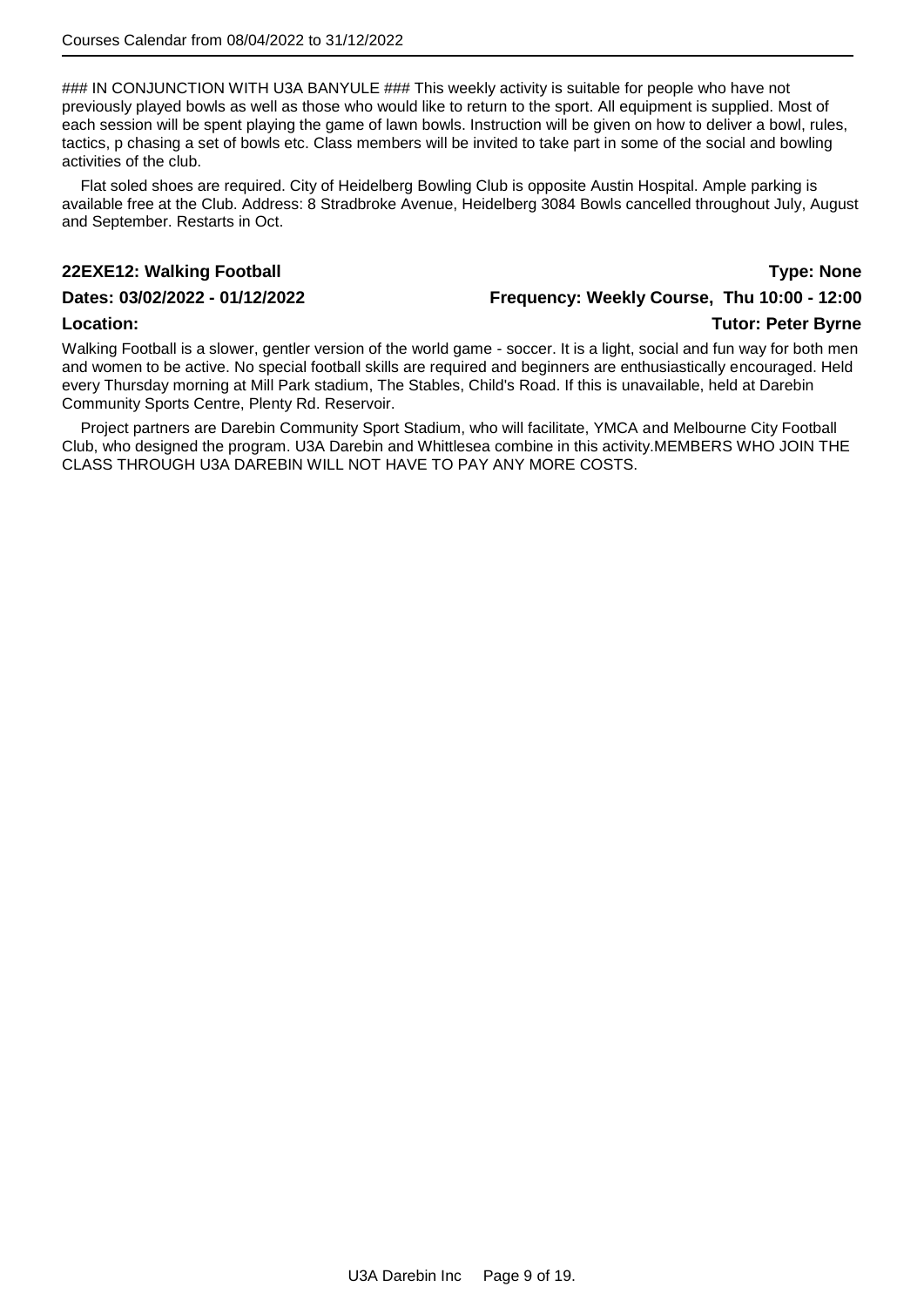### **22GEN01: Cinema Studies Type: None Dates: 16/02/2022 - 16/11/2022 Frequency: 3rd Week of each Month, Wed 10:00 - 13:00 Location: Tutor: Paul Michell**

Watching films is always a journey of discovery. In U3A Cinema we watch a film then have a group discussion. Some may have seen the film, many years before. Others not at all. We all see with a differing background of life experiences. A free exchange of ideas and queries is encouraged.This probing makes a special U3A Cinema experience. Whilst a long class (3 hours) it gives all of us a common discussion point that is fresh in our minds. All class members are encouraged to present an opinion / point of view. 2022 will present a diverse range of cinematic treats from around the world. Preliminary thoughts include Hitchcock's Rear Window, the indie I Don't Feel at Home, Berkley's Gold Diggers of 1935, the German food delight Bella (Mostly) Martha. A couple of Barbara Stanwyck films Strange Love of Martha Ivers and the rarely seen The Furies are included. Rescheduled Parasite also. In December the schedule should be complete and presented on our website: www.u3acinema.weebly.com The website also provides class notes from past years. U3A Cinema Class runs for 3 hours at the Fairfield Station venue, staring at 9:45am

n 2020 and 2021 most of our classes were on Zoom. Looking forward to welcoming students back to Fairfield Station in 2022. U3A Cinema Class runs for 3 hours at the Fairfield Station venue, staring at 9:45am The schedule is presented on our website: www.u3acinema.weebly.com The website also provides class notes from past years. Class notes are provided are sent by email a week before.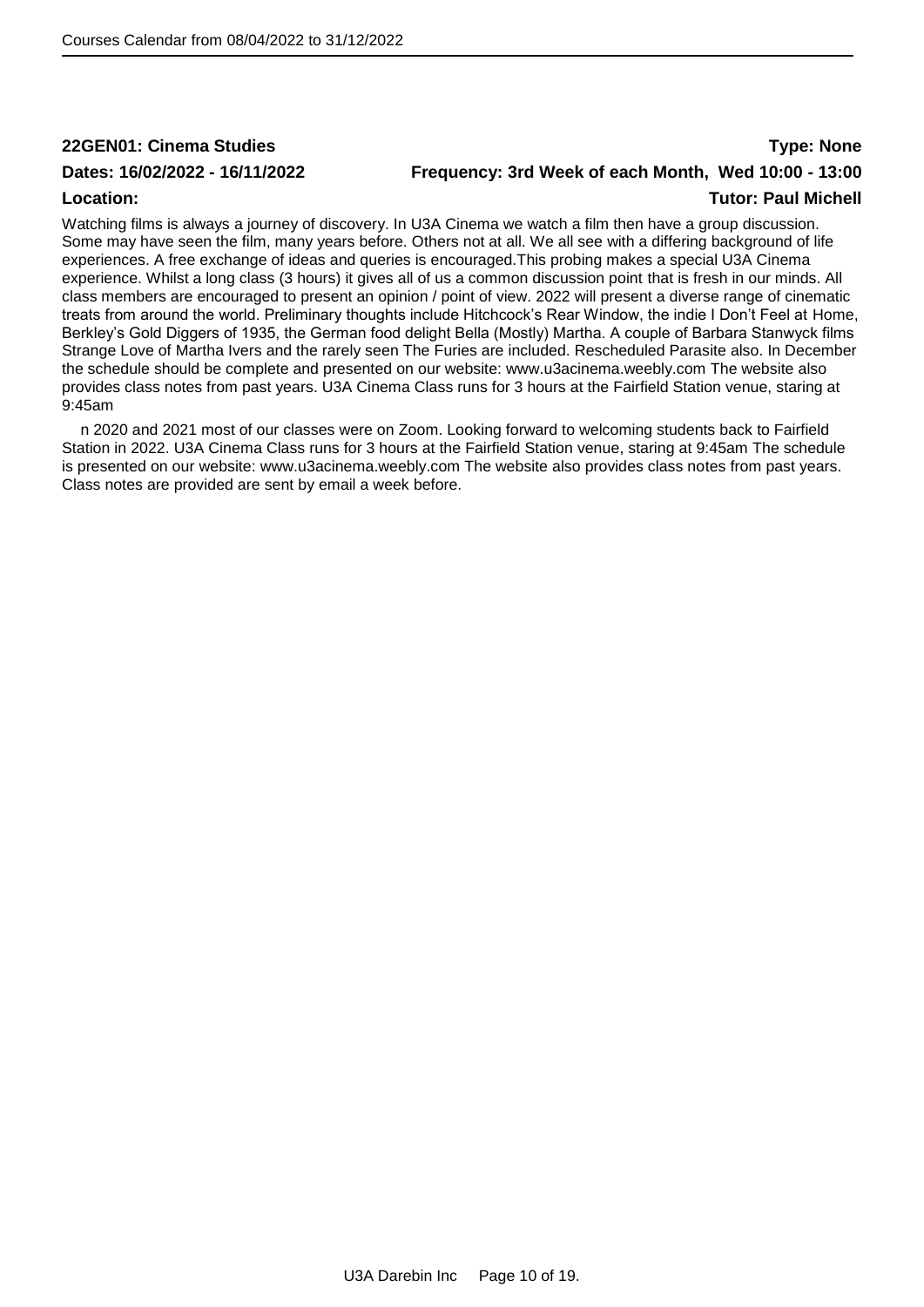U3A Darebin Inc Page 11 of 19.

## Join the FANS (Fairfield and Northcote Scrabble)group who meet every Monday evening. Learn all the things you didn't know you knew. Exercise the brain, meet new people and have fun. This group meets throughout the year-January to December - and does not take school holiday breaks. **22GAM01: Brain Teasers and Fun (Trivia) Type: Ongoing Dates: 31/01/2022 - 28/11/2022 Frequency: Weekly Course, Mon 13:15 - 14:45 Location: Fairfield Bowls Club 125 Gillies Street Fairfield Tutor: Margaret Monument** This weekly course includes light-hearted quizzes, puzzles, general knowledge, etc. Everyone contributes and laughter is a must. Keep the grey cells working in great company. **22GAM02: Chess Type: Ongoing Dates: 01/02/2022 - 29/11/2022 Frequency: Weekly Course, Tue 13:30 - 15:30 Location: East Preston Senior Citizens' Donald Street East Preston Tutor: George Eraclides**

AIM: \* To help you play chess well enough to enjoy it. \* Learn the object of the game, piece movements and captures, mobility and piece values: how to read moves, openings, middle and end games, combination and tactics. method and planning. \* Get lasting pleasure from the unending variety and beauty of Chess. For appreciation, games from chess history are replayed. BENEFITS: Delays the ageing of our brains by forcing us to use them. Play the noblest and most popular board game in the world.

| 22GAM03: Canasta                                                 |                                             | <b>Type: Ongoing</b>       |
|------------------------------------------------------------------|---------------------------------------------|----------------------------|
| Dates: 19/04/2022 - 26/11/2022                                   | Frequency: Weekly Course, Tue 13:30 - 16:00 |                            |
| Location: U3A Darebin Office and Meeting Railway Place Fairfield |                                             | <b>Tutor: Maria Ferrai</b> |

| 22GAM04: Mah Jong (Saturday)                                     |                                             | <b>Type: Ongoing</b>      |
|------------------------------------------------------------------|---------------------------------------------|---------------------------|
| Dates: 05/02/2022 - 03/12/2022                                   | Frequency: Weekly Course, Sat 13:30 - 16:00 |                           |
| Location: U3A Darebin Office and Meeting Railway Place Fairfield |                                             | <b>Tutor: Sue Giffney</b> |

This class meets on Saturdays, when a relaxed group of card players gather at Fairfield Station to play this popular game, with partners when the numbers are even, otherwise singly.

Address: 26 Railway Place, Fairfield, 3078

**Dates: 31/01/2022 - 28/11/2022 Frequency: Weekly Course, Mon 19:00 - 21:00**

**Location: U3A Darebin Office and Meeting Railway Place Fairfield Tutor: Rob York**

**22GAM005: Scrabble Type: Ongoing**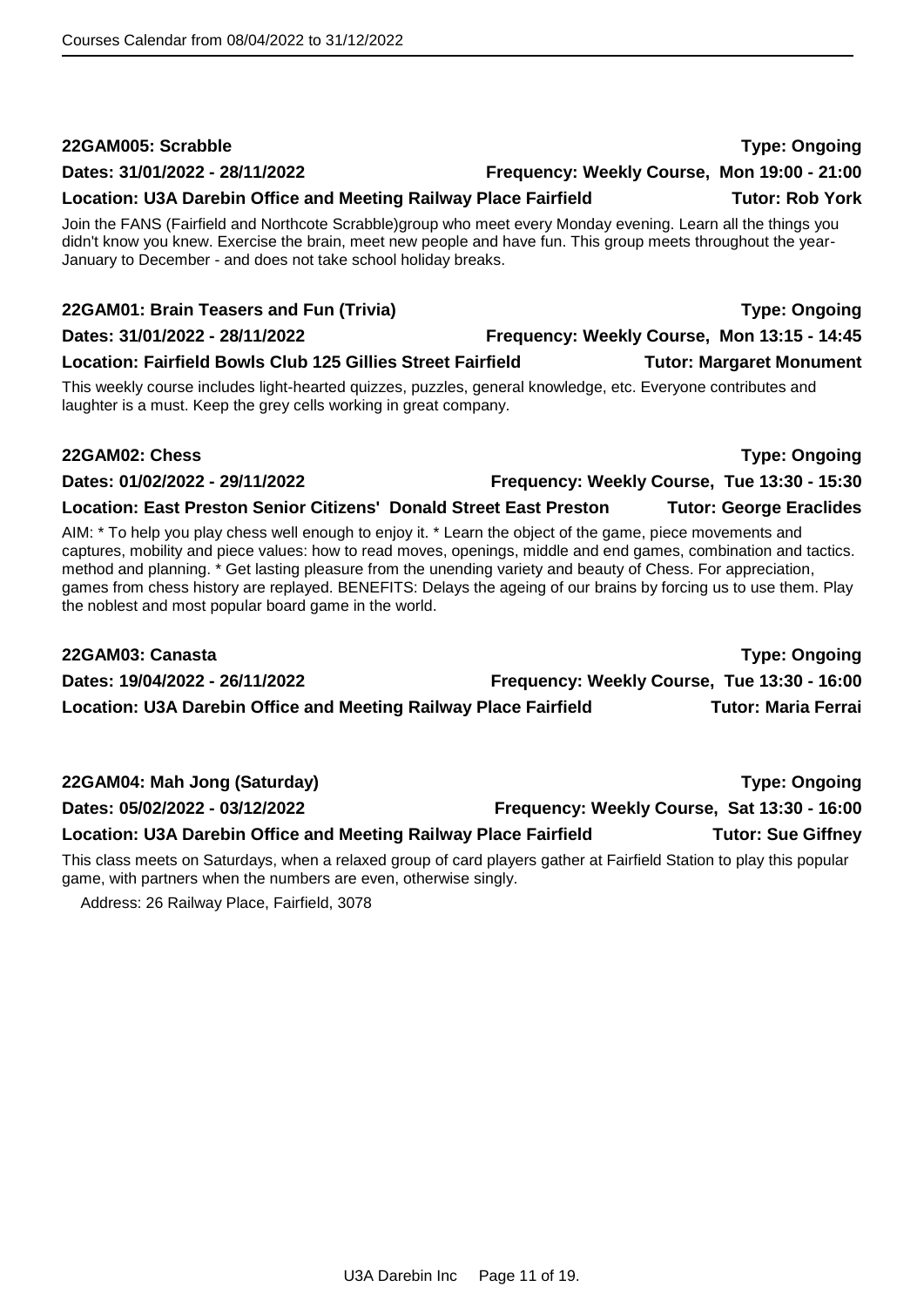### **22AAA002: Membership Only (No Courses) Type: None**

### **Dates: 01/01/2022 - 31/12/2022 Frequency: Random dates as specified, Sat 0:00 - 0:00**

### **Location: None** Tutor: None Tutor: None Tutor: None Tutor: None Tutor: None Tutor: None Tutor: None Tutor: None

This is for members who do not want to enrol in a course but would like to pay their membership, This will generate an invoice for the member. Follow the prompts

### **22GEN02: Current Affairs Type: Ongoing**

## **Dates: 03/02/2022 - 01/12/2022 Frequency: 1st, 3rd and 5th Week of Month, Thu 10:30 - 12:30**

**Location: U3A Darebin Office and Meeting Railway Place Fairfield Tutor: Keith Burrows**

This lively group meets fortnightly on the First, Third and Fifth weeks of each month . Discussion is informal and wide-ranging, examining issues in the news, both local and international.

### **22GEN03: Introduction to Western Philosophy Type: Long Course**

## **Dates: 03/02/2022 - 01/12/2022 Frequency: First and third weeks, Thu 13:00 - 14:30**

### **Location: U3A Darebin Office and Meeting Railway Place Fairfield Tutor: George Eraclides**

This course introduces you to the history of Western Philosophy, from the time of its origins in ancient Greece to the modern era, by exploring perennial themes concerned with the nature of reality and knowledge, the existence of God, human identity and what it is to live a good life. Is there a meaning or purpose to our existence? The exploration is done through a number of units comprising a series of readings with questions and tasks to stimulate your thinking. We will come together as a group every two weeks to discuss what we have explored and deal with any questions raised by what we have read. This course is an intellectual and emotional adventure and may be extended into 2022 if participants may like to explore particular philosophical topics.

You will need access to the internet and Adobe Acrobat or similar software in order to read the material. You can read the content online or download the course notes as a pdf file to read on your computer or tablet or print out. Expect to spend about 4 hours a week on reading material and tasks. Previous experience in philosophy is not necessary. All you need is an inquiring mind and the willingness to engage with others to explore some of humanities greatest questions.

### **22GEN04: Western Philosophy - some experience Type: Ongoing**

### **Dates: 03/02/2022 - 17/11/2022 Frequency: First and third weeks, Thu 14:30 - 16:00**

### Location: U3A Darebin Office and Meeting Railway Place Fairfield **Tutor: George Eraclides**

FOR THOSE WHO HAVE ATTENDED GEORGE'S PREVIOUS CLASS This course introduces you to the history of Western Philosophy, from the time of its origins in ancient Greece to the modern era, by exploring perennial themes concerned with the nature of reality and knowledge, the existence of God, human identity and what it is to live a good life. Is there a meaning or purpose to our existence? The exploration is done through a number of units comprising a series of readings with questions and tasks to stimulate your thinking. We will come together as a group every two weeks to discuss what we have explored and deal with any questions raised by what we have read. This course is an intellectual and emotional adventure and may be extended into 2022 if participants may like to explore particular philosophical topics.

You will need access to the internet and Adobe Acrobat or similar software in order to read the material. You can read the content online or download the course notes as a pdf file to read on your computer or tablet or print out. Expect to spend about 4 hours a week on reading material and tasks. Previous experience in philosophy is not necessary. All you need is an inquiring mind and the willingness to engage with others to explore some of humanities greatest questions.

U3A Darebin Inc Page 12 of 19.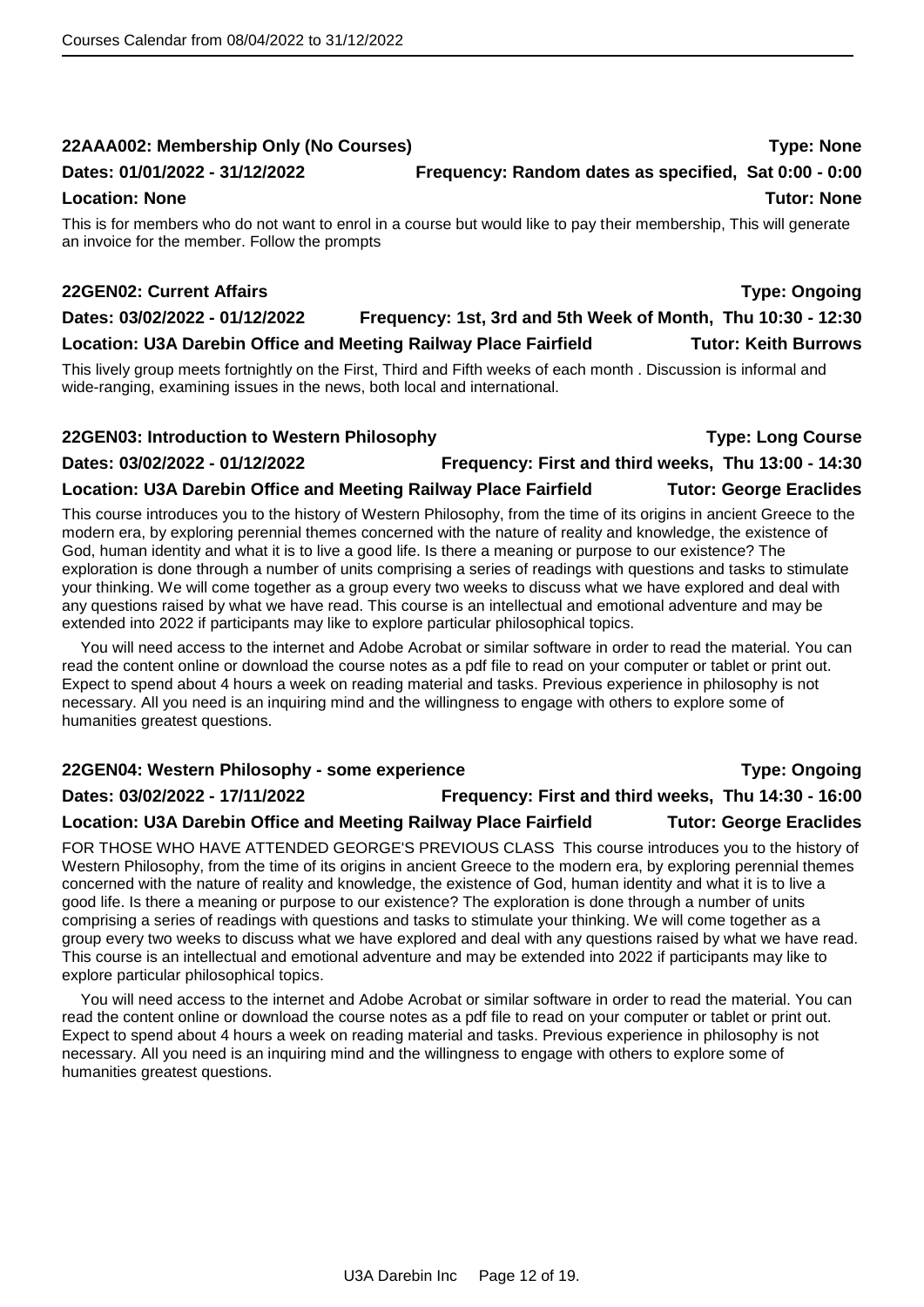## <span id="page-12-0"></span>**History**

### **22HIS01: Ancient Egyptian History Type: Ongoing**

### **Location: Bent St. N 18A Bent Street Northcote Tutor: Margaret Hanrahan**

### **Dates: 07/02/2022 - 28/11/2022 Frequency: Weekly Course, Mon 14:00 - 15:30**

The tutor is a former history teacher. Her input includes interesting written and oral materials, colourful slides and short, informative videos, and finishes with lively class discussion around the ideas and materials. Where possible it will even be hands on! Topics to be covered include: prehistory; pharaohs; afterlife beliefs, including pyramids and tombs; wars and international diplomacy; agriculture and trade; science, medicine and innovation; writing; daily life for all classes; religion and temples; women and marriage; and literature and art. We will roughly follow a chronological order, from Early Dynastic period, through Old and Middle Kingdoms and end with the New Kingdom, but some topics are not time based.

Materials will be provided. No previous historical knowledge is needed. Students can join/leave at the beginning of each term. Term I Early Dynastic period & Old Kingdom (3500 – 2181 BCE) Term II Middle Kingdom (2055 - 1650 BCE) Term III-IV New Kingdom (1550 - 1070 BCE)

### **22HIS02: History of the World in 50 Places Type: Ongoing**

### **Dates: 14/02/2022 - 21/11/2022 Frequency: 2nd and 4th weeks each month, Mon 10:30 - 12:00**

### **Location: U3A Darebin Office and Meeting Railway Place Fairfield Tutor: Ann Ritchie**

Sessions will be organised in chronological order and will outline the impacts, legacies and roles of Fifty (or so) places that helped determine our history. Beginning with the emergence of early humans in Africa, and the Olduvai Gorge in Tanzania, continues through the ancient world, medieval times, the early modern age and revolutions, including a visit to the industrial revolution and finally to the modern age of the Cold War and other things. At the end of each session there will be some suggested readings and research for participants to complete before the next session. Places visited will include:- Timbuktu, Uzbekistan, the Aztec Empire, Portugal, Ghana, Hollywood and Korea. History of the Owrk\ld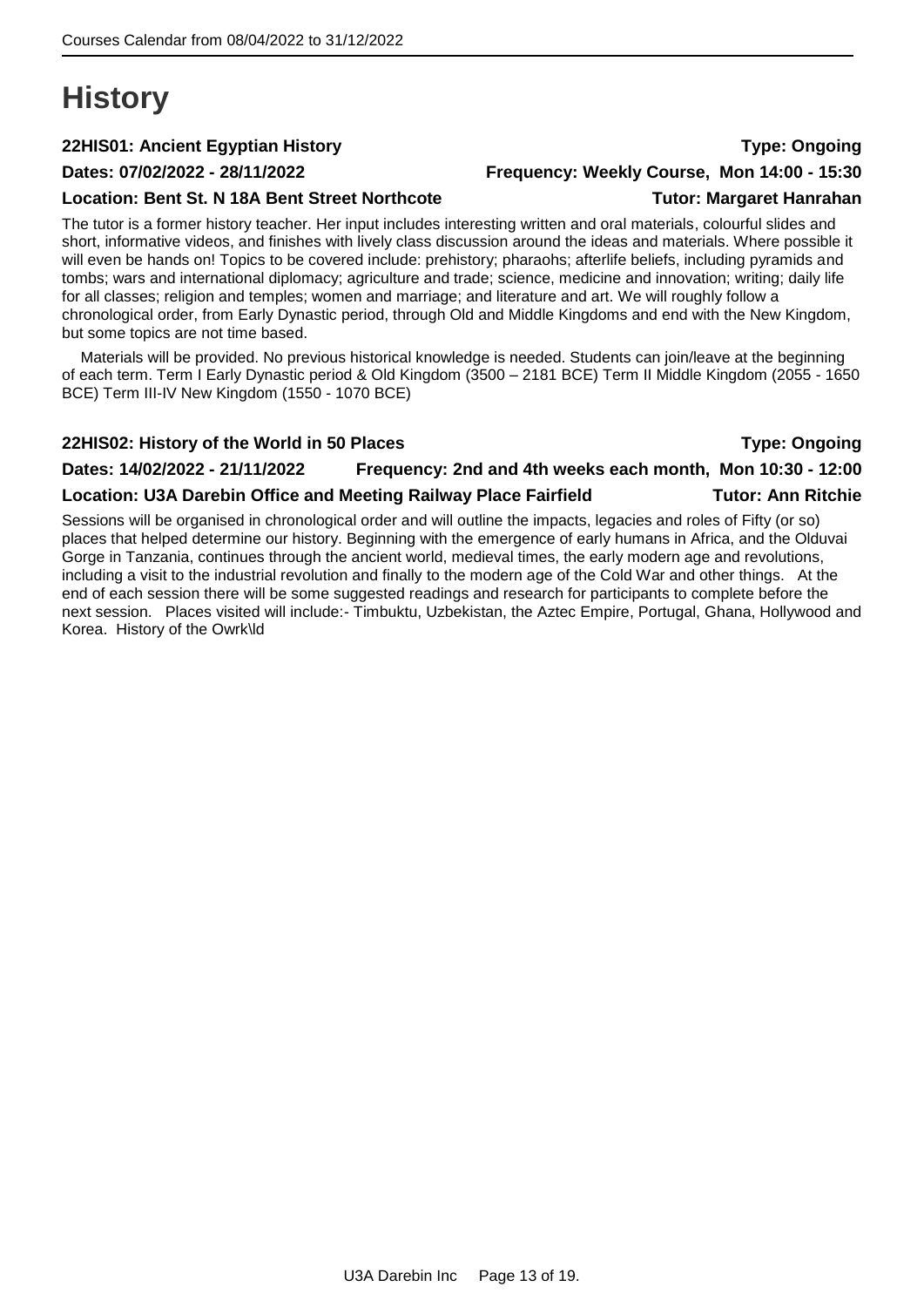## <span id="page-13-0"></span>**Language**

### **22LAN01: Arabic Type: Ongoing**

### **Dates: 31/01/2022 - 28/11/2022 Frequency: Weekly Course, Mon 10:30 - 12:00**

**Location: East Preston Senior Citizens' Donald Street East Preston Tutor: Nada Samani**

Nada is a graduate of the Beirut Arab University in Lebanon, and has experience in teaching the Arabic language to both school and university students. She can also explain and illustrate the many and varied cultures of the Middle East. Recent research shows that learning another language as an adult helps keeps your mind active, so why not join Nada to learn more about this fascinating part of the world and acquire new language skills?

East Preston Senior Citizens' Centre - Donald St.

### **22LAN02: Fun with English Type: Ongoing**

### **Dates: 23/02/2022 - 30/11/2022 Frequency: Weekly Course, Wed 13:30 - 15:00**

### **Location: PRACE Sturdee St. Reservoir Tutor: Mink Schapper**

This Weekly class is for people for whom English is not their first language and who want to improve their speaking, reading and writing skills in a friendly and relaxed environment. The course is designed for beginner, post-beginner or intermediate levels of English although an understanding of very simple spoken English is a pre-requisite. Classes offer speaking, listening, reading and writing exercises according to students' needs and there is plenty of general conversation, laughter and friendship.

### **22LAN03: French Language and Culture Type: Ongoing**

### **Dates: 10/02/2022 - 24/11/2022 Frequency: 2nd and 4th weeks each month, Thu 10:00 - 11:30**

### **Location: Bent St. N 18A Bent Street Northcote Tutor: Michelle Manly**

The focus of this class is modern French language: grammar, conversation and pronunciation. We also discuss aspects of contemporary French culture. Classes are held fortnightly. The class has been running for some years and builds progressively on language skills. \*\* NOT SUITABLE FOR BEGINNERS \*\* New students will need to have studied some French (about two to three years of lessons). Prospective students are asked to complete an aptitude test before enrolling.

### **22LAN04: French Conversation Type: Ongoing**

### **Dates: 10/02/2022 - 24/11/2022 Frequency: Weekly Course, Thu 13:00 - 15:00**

### **Location: Bent St. N 18A Bent Street Northcote Tutor: Mink Schapper**

This class is for people who wish to use and improve on their knowledge of French language and culture, give their brains a good workout, and have fun in the process! Activities are developed according to the interests and capacity of the class. The classes include guided French conversation (as well as the occasional poem or song); students are encouraged to take notes so that the oral practice is strengthened by solid understanding; grammatical features are explained and practised, in context.

Mink Schapper is an experienced and passionate teacher of French and Linguistics and loves working in the U3A environment. For 2022 this class is running weekly with alternate classes on Zoom (weeks 1, 3, 5) and face-toface (weeks 2, 4). To begin the year, however, all classes are by Zoom, until we all feel comfortable about face to face, and we don't need to wear masks inside (difficult to learn language with a mask on).

### **22LAN05: French - Some Experience Type: Ongoing**

### **Dates: 11/02/2022 - 25/11/2022 Frequency: 2nd and 4th weeks each month, Fri 12:30 - 14:00**

This class meets on the second and fourth Friday of each month. The class is for people who have some knowledge of French. Topics covered include greetings, introducing yourself, numbers and talking about family, travel and shopping. There will be fun activities, giving members lots of practice to gain confidence in language skills.

**Location: Reservoir Library Meeting Room 23 Edwards Street Reservoir Tutor: Nicole Maya**

Tutor will confirm if you are able to join class

**22LAN07: Chinese for beginners Type: Ongoing**

**Dates: 02/02/2022 - 30/11/2022 Frequency: Weekly Course, Wed 15:00 - 16:30**

U3A Darebin Inc Page 14 of 19.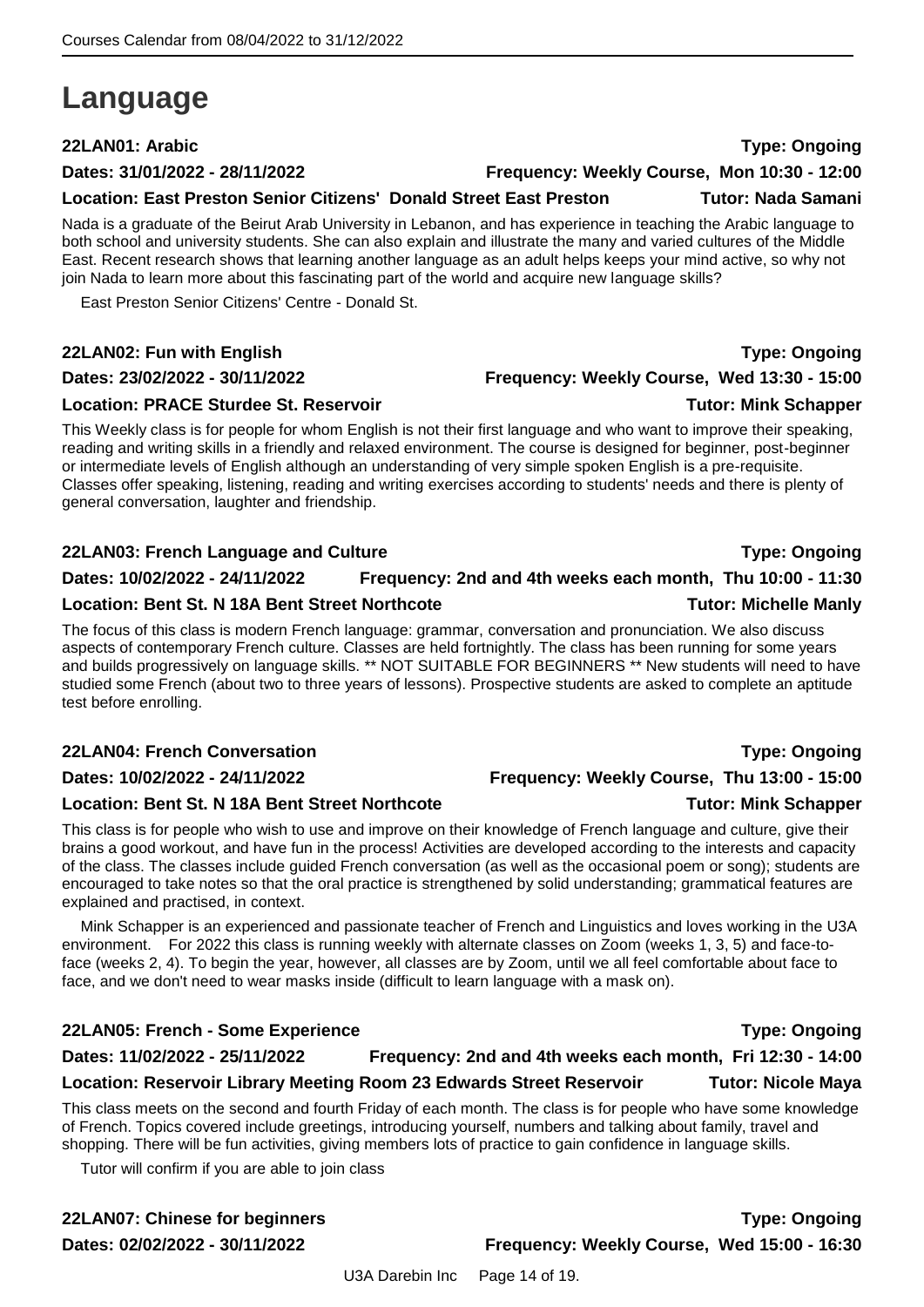### Location: U3A Darebin Office and Meeting Railway Place Fairfield **Tutor: Wenping Zhang**

If you have been interested in learning Mandarin Chinese, but have no idea how to begin, this is for you. Chinese is a fascinating language that can seem impossibly difficult to learn at first. Tackle the spoken language first. This course is aims to teach basic Chinese for everyday use.

| <b>LAN06: Spanish</b>                                                                                                        |                                             | <b>Type: Ongoing</b>      |
|------------------------------------------------------------------------------------------------------------------------------|---------------------------------------------|---------------------------|
| Dates: 04/02/2022 - 02/12/2022                                                                                               | Frequency: Weekly Course, Fri 13:30 - 15:00 |                           |
| Location: U3A Darebin Office and Meeting Railway Place Fairfield                                                             |                                             | <b>Tutor: Rosa Tosone</b> |
| Rosa is a native Spanish speaker. She will teach basic Spanish for basic understanding and communication when<br>travelling. |                                             |                           |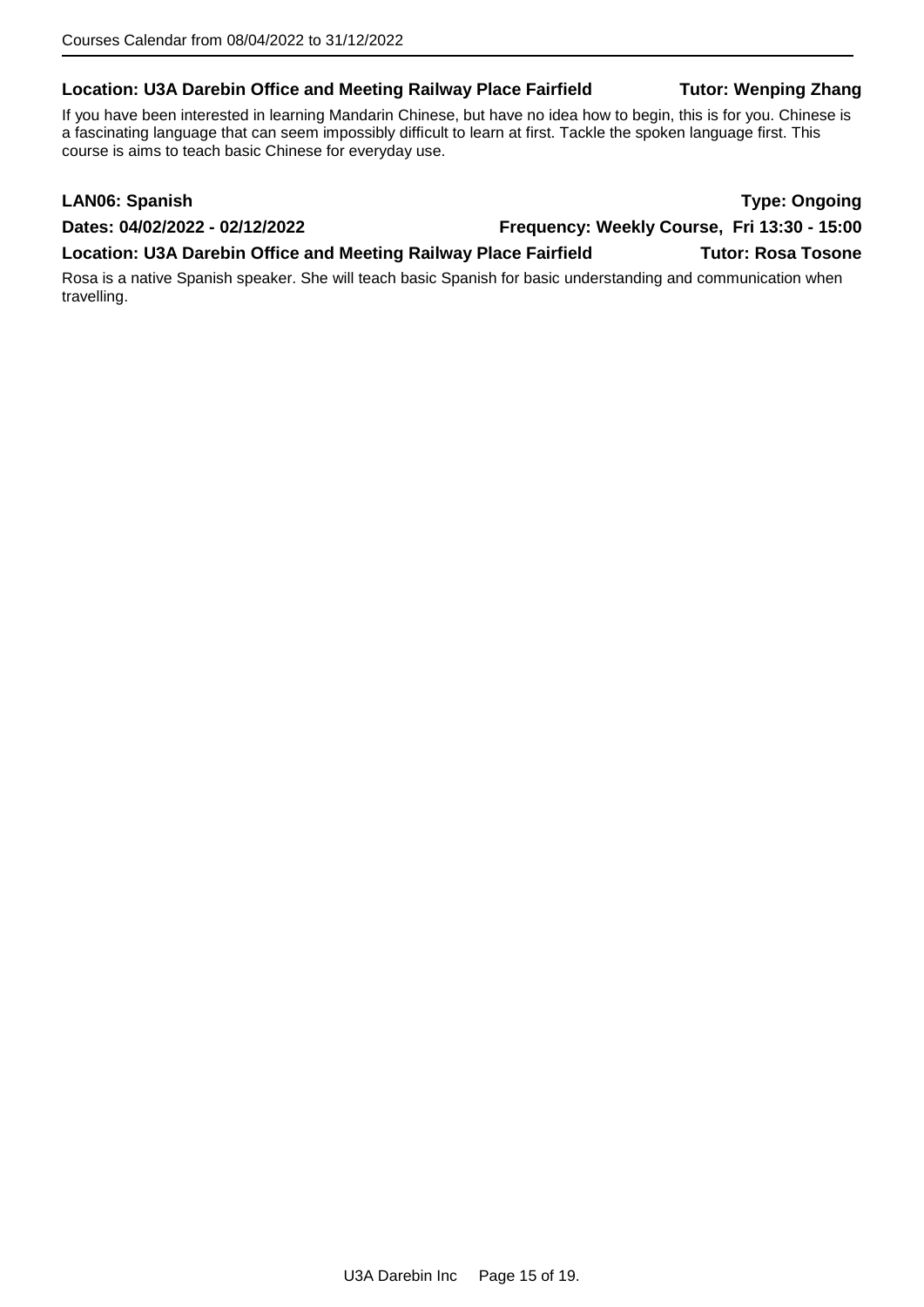## <span id="page-15-0"></span>**Literature**

**22LIT01: Armchair Theatre Type: None**

### **Dates: 02/02/2022 - 30/11/2022 Frequency: Weekly Course, Wed 13:15 - 14:45**

## **Location: Alphington Community Center 2 Kelvin Grove Alphington Tutor: Ann Sartori**

### **Fee: \$50.00**

Would you enjoy bringing a play to life? Getting inside an interesting character? Discovering vocal talents you didn't know you possessed? Join an enthusiastic group and discover your acting skills in this class held weekly on Wednesdays.

Address: Alphington Community Centre, 2 Kelvin Road, Alphington 3078 Note: There is a charge of \$50 per year to cover the cost of renting the plays.

### **22LIT02: Book Discussion Group 1 Type: Ongoing**

### **Dates: 02/02/2022 - 02/11/2022 Frequency: 1st Week of each Month, Wed 10:30 - 12:00**

Location: U3A Darebin Office and Meeting Railway Place Fairfield **Tutor: Peter Byrne** 

This book group meets on the first Wednesday of each month to discuss books chosen by members of the group. A wide range of topics is covered, including fiction and non-fiction works, and we have many lively and animated discussions. Each member is encouraged to lead and facilitate a session. Normally, we meet at Fairfield Station and do not take school holidays. Currently being held on ZOOM

### **22LIT03: Book Discussion Group 2 Type: Ongoing**

**Dates: 09/02/2022 - 09/11/2022 Frequency: 2nd Week of each Month, Wed 10:30 - 12:00**

**Location: U3A Darebin Office and Meeting Railway Place Fairfield Tutor: Peter Byrne**

Do you enjoy reading a good book and then wish you could discuss it with someone? Come along and join likeminded people. The group meets on the second Wednesday of each month.

### **22LIT04: Poetry through the Ages (Tuesday) Type: Ongoing**

### **Dates: 01/02/2022 - 29/11/2022 Frequency: Weekly Course, Tue 10:30 - 12:00**

### **Location: U3A Darebin Office and Meeting Railway Place Fairfield Tutor: Noel Butterfield**

Noel, an experienced English teacher, invites you to join this weekly class. Let's immerse ourselves in the passion that is poetry. The emphasis will be on appreciation and enjoyment. I have been captivated by poetry for thirty years so I feel qualified to introduce you to the very best. I will take you through some ballads, odes, sonnets, etc., purely for your enjoyment. We also look at various techniques that make poems 'work' and come alive. Class members are encouraged to create their own poems, using some of the techniques studied.

Temporary relocation to St. Andrew's Church, Gillies St. Fairfield, behind Station St. shops. Enter from Duncan ST, small street alongside of church.

### **22LIT05: Exploring Shakespeare (Friday) Type: Ongoing**

### **Dates: 11/02/2022 - 30/12/2022 Frequency: Weekly Course, Fri 15:00 - 16:30**

### **Location: Bent St. N 18A Bent Street Northcote Tutor: Robert Cole**

Enjoy life! Read Shakespeare! Compare Orson Welles and Al Pacino playing Shylock! Compare Shakespeare with his contemporaries! Members of this weekly class spend a term (or two) reading a Shakespeare play aloud, talking it over, discussing key speeches and difficult language, and re-reading. When we're familiar with a play we watch parts of several productions on DVD and discuss the direction of key scenes. Finally, we choose a production and watch the play as a whole. Shakespeare is "always modern, always us" (Marjorie Garber)

In 2021 class members stayed with the class through the Zoom months, with the Friday session offering something to look forward to during lockdown - but we will all be delighted to get together again face to face. Tutors: Robert Cole, Kate Patrick, Mark Wilson

### **22REA01: Let's Read Aloud Type: Ongoing Dates: 25/03/2022 - 25/11/2022 Frequency: Weekly Course, Fri 14:00 - 15:30**

### U3A Darebin Inc Page 16 of 19.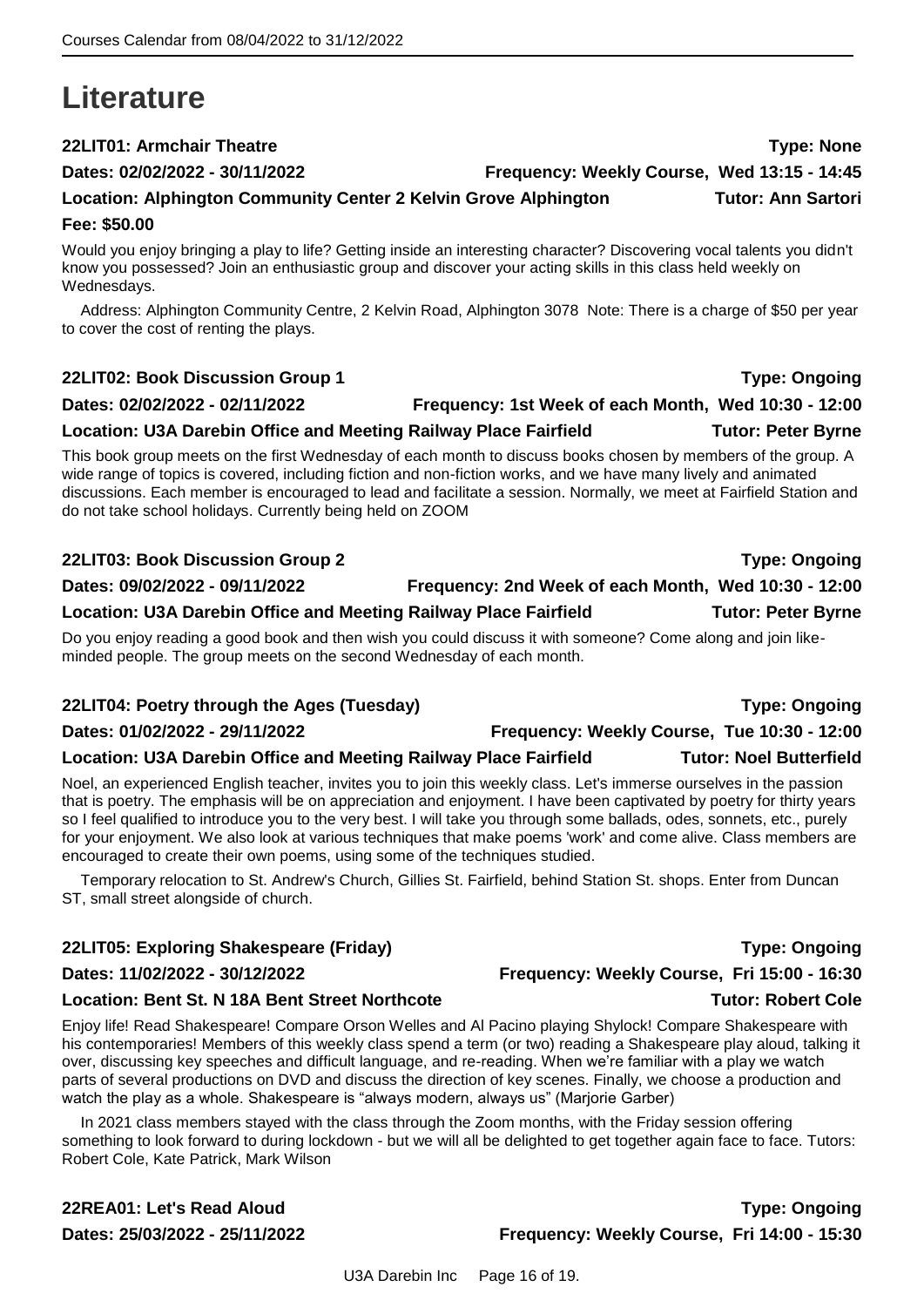### **Location: Bendigo Bank Community Space 101 Queen's Pde Clifton Hill Tutor: Ann Ritchie**

Once upon a time reading aloud was something common to many people. Classic literature has many mentions of people reading aloud; to children, to each other on cold evenings, to invalids, to elderly relations and of course much reading aloud of the Bible on the sabbath. This class will attempt to revive this tradition. It will begin with reading aloud selected parts, or all, of Homers "Iliad" (all translations welcome) and find its way from there. There will be time for chat and cake(perhaps) at each session. Any standard of reading aloud welcome and Members can be as involved as they choose, but will be expected to read aloud for at least a few minutes at each session. Class limit: 10 When: Weekly every Friday from 2.00pm to 3.30pm starting March 25th (No classes in school holidays!) Where: Bendigo Bank Community Space 101 - 103 Queen's Parade, Clifton Hill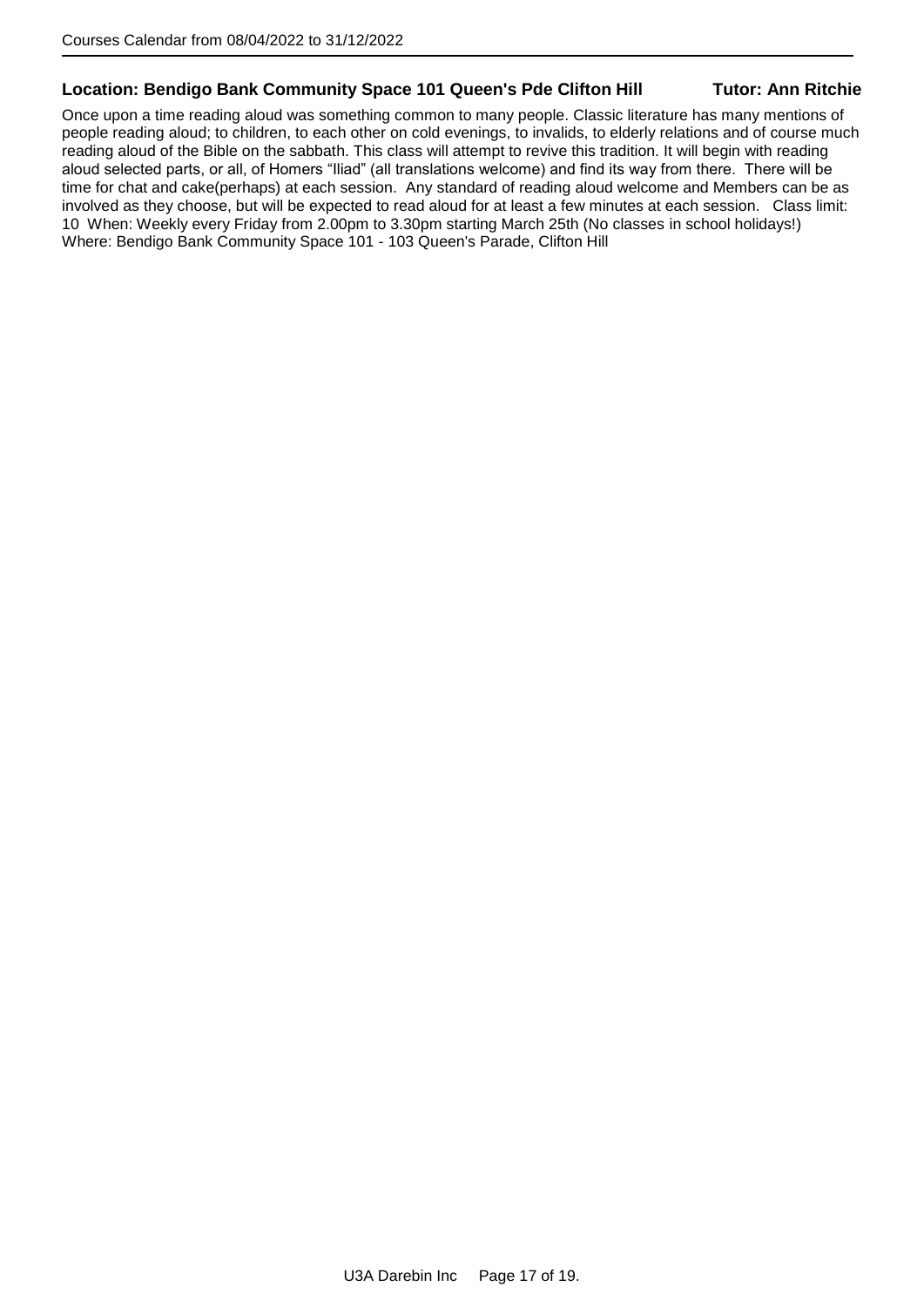### **22MUS01: Singing for Pleasure (Friday) Type: Ongoing**

### **Dates: 04/02/2022 - 02/12/2022 Frequency: Weekly Course, Fri 13:00 - 15:00**

### **Location: SPAN Community House 64 Clyde St. Thornbury Tutor: Campbell Pearson**

The U3A Singing for Pleasure group runs every week and is intended to be a safe place where we all feel welcome. We sing mostly popular songs and learn to sing some harmonies. We occasionally sing at U3A functions, community events and visits to nursing homes. To comply with COVID rules, members must wear masks and be 1.5 metres apart.

Address: 64 Clyde Street, Thornbury 3073

### **22MUS02: Ukulele Type: Ongoing**

### **Dates: 04/02/2022 - 02/12/2022 Frequency: Weekly Course, Fri 12:00 - 12:45**

**Location: SPAN Community House 64 Clyde St. Thornbury Tutor: Campbell Pearson**

The Ukulele is a cheap instrument to buy and a fun and easy instrument to play. The course is for beginners who can play a little but want to learn more.

### **22MUS03: Recorder Type: Ongoing**

**Dates: 03/02/2022 - 01/12/2022 Frequency: Weekly Course, Thu 13:00 - 14:30**

### **Location: Private Residence of Tutor various Tutor: Robert Bender**

Descant recorder course focusing on Irish and Scottish folk music. Starting at beginner level and progressing to simple Irish and Scottish tunes as people master enough notes Expanding to songs that require a large range of notes gradually. If there are enough people who already have some experience with recorder, launching straight into the Irish and Scottish music.

Contact Annette, U3A Darebin if you enrol in this for details regarding the location of classes. 9460 3441